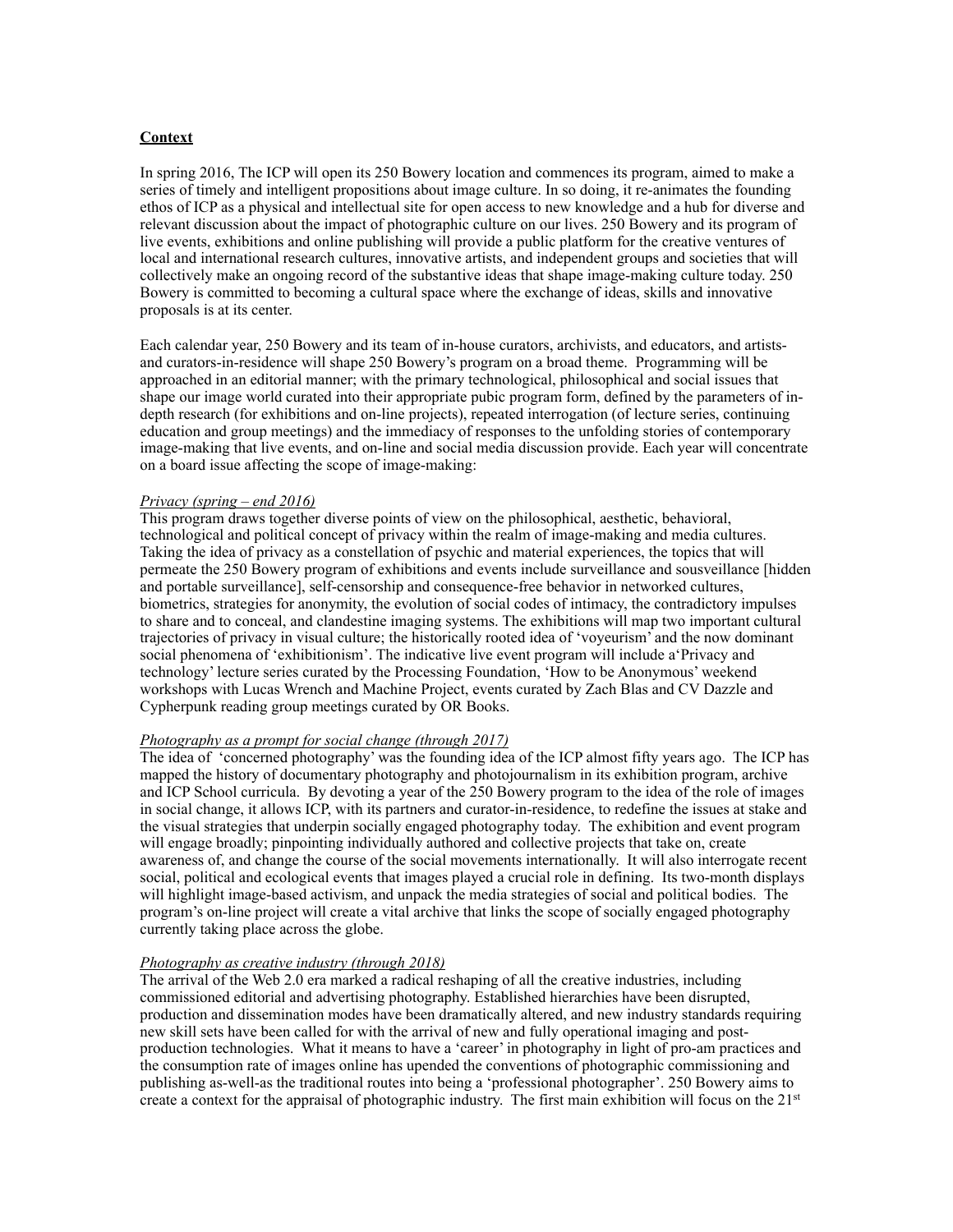century fashion and celebrity image-making, now indelibly intertwined, and along with the live event program consider the realities of this multi billion dollar photographic industry. The second exhibition will focus on the dissemination of photography and the state of editorial photography, including assessing the current scope of magazine publishing, and the impact of ecommerce.

### **This application**

This application is for support of the start-up of ICP's of a cohesive program of on-line contributions to appraising and corralling contemporary image-making culture. The ethos of the project is one where online programming is of equal (and connected) significance as its ambitious program of debates, workshops, beta-testing, publishing, commissions and exhibitions that will be conducted at 250 Bowery and the public engagement of ICP's Research Center. This project seeks to extend the reach and usefulness of ICP; engaging existing users in new and participatory ways and extending its relationships with users who are creating and researching photography on-line. The overarching aim of this project is to create a digital architecture that can be developed and sustained over a number of years in order to deeply assess the scope and diversity of observations and practices that pivot around 250 Bowery's annual programming themes [see above].

This project seeks to be a hub for multiple voices who are creating and researching the scope of imagemaking. Our aim is to create an Open Source, iterative forum and archive that moves its users from viewers to becoming participants and contributors, both in the project itself and the 250 Bowery program. As a result of this central ambition, there are a number of modalities that we can expect to be implemented in this first/launch phase:

*Data capture*- Data searches operated by the project into the key terms and image categories that underpin a programming theme, creating a key-worded archive of the visual material that constitutes the thematic research area.

*Authored data grouping* – individuals and groups invited to crowd source their reading of the project's theme.

*Algorithmic surveys –* Working with 250 Bowery technology partners, applying their data research methodologies to exploring the 250 Bowery program theme.

*On-line resources –* reading lists, a PDF library developed during the life of a program theme.

*Documentation and summaries* – films, transcripts and summaries/reports from 250 Bowery and its partners' workshops, lectures, debates focused on program theme

*Historical precedents* – ICP research center images and texts that pinpoint the historical precedents for the contemporary behavior of photographic images, creating a context for our current image environment.

*Commissioned writing and interviews* – Commissioned texts and interviews with key figures (drawing widely from technologists, creatives, and thinkers) in the creation and appraisal of the program theme.

*Threaded debates* - Participants propose specific areas to explore through discussion and debate and lead threaded debates.

*Calendar –* A calendar to which all registered users of the site/project can input global events that shape the current program theme, creating an archive of the global scope of the program theme.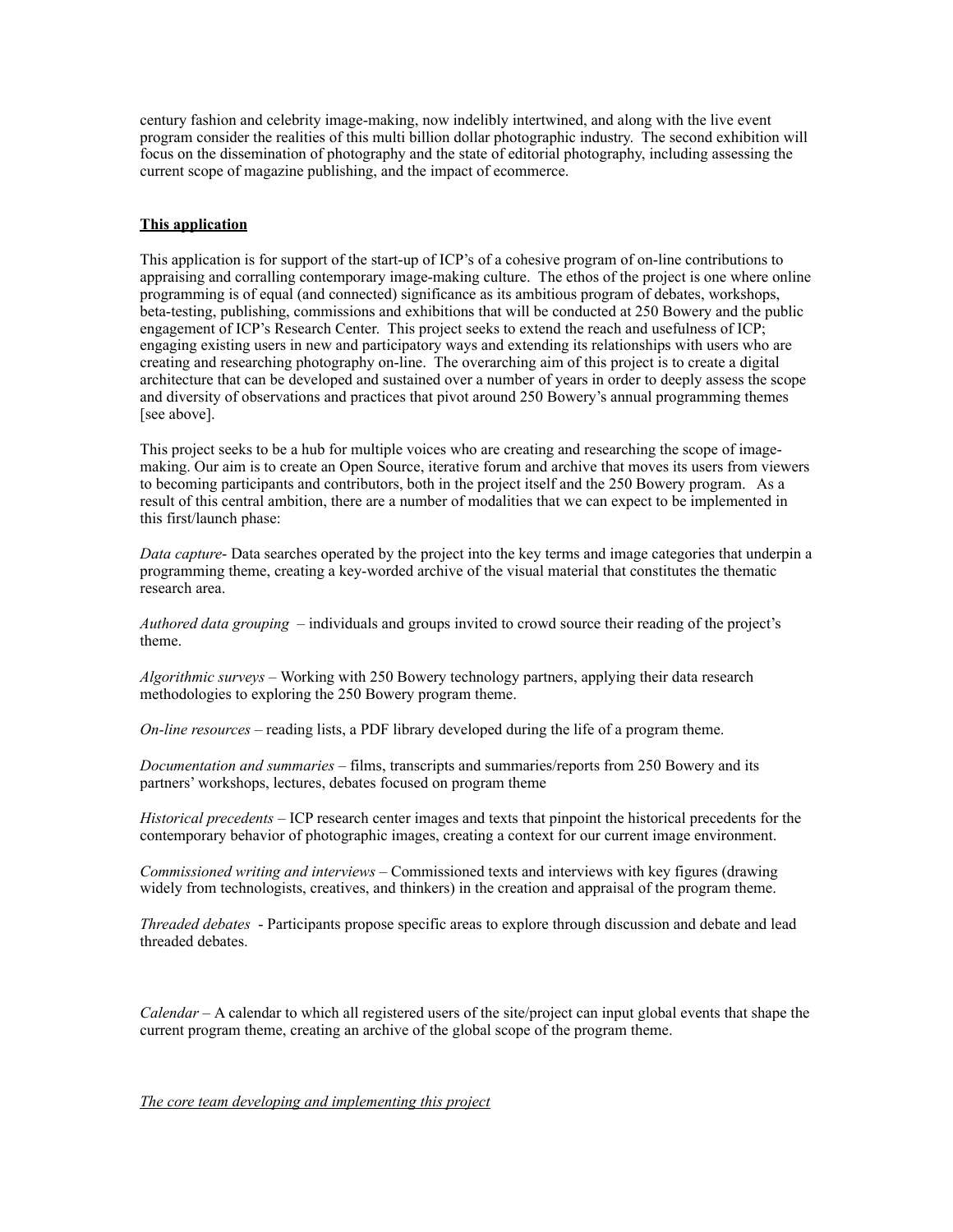Charlotte Cotton, Director of Programs, 250 Bowery. Responsible for developing concept, liaising with ICP stakeholders and program partners, and oversight of the project's course once live.

David Reinfurt, O\_R\_G. Responsible for developing concept, design and architecture of project and its long-term development

Warren Nichols, ICP head of IT. Oversight of the data management and archiving of the project and ensuring its compatibility with ICP IT systems.

Project editor [to be appointed in January 2016]. Responsible for establishing and maintaining the iterative life and communication of the project.

## *Breakdown of tasks for during the research period afforded through a successful NEH grant application*

- Develop content and architecture plan for first phase of project
- Implement/launch project in May 2015
- Create website architecture and data management system
- Devise content plan for launch version of project
- Devise dissemination plan (to include day-to-day through to final summarization and dissemination)
- Articulate long-term development of project beyond 2016 and the first program theme
- Confirm contributions and commitments from ICP's Research Center, curatorial team, ICP School
- Invite and confirm involvement of project partners
- Plan website launch (within communication and marketing of 250 Bowery opening in spring 2015).

## *Methodology [and compatibility of goals with methods]*

### *NEEDS TO BE WRITTEN – ANY TAKERS??*

#### *Open Source*

*DITTO*

# *Dissemination plan*

This project is conceived of as Open Source and iterative in nature and its methodology will be publicly accessible (and inviting participation from users) from its launch in May 2015. It is yet to be determined whether the project will become the front face of ICP's own website or be a microsite with a fully integrated bank-end system. This will be defined in the research period. Much of the live event programming at 250 Bowery, along with its social media, PR and marketing plan will be strongly linked to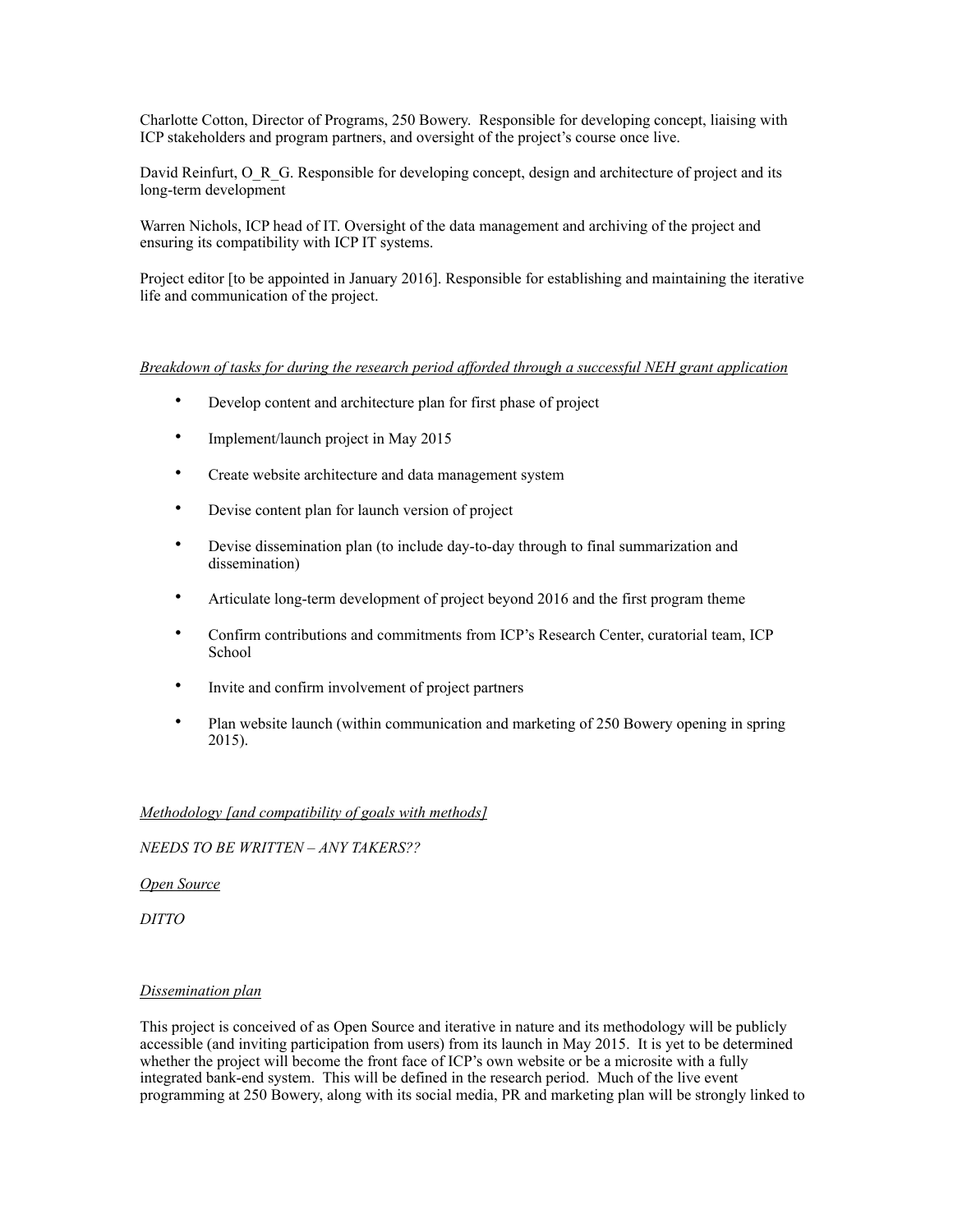this project, including events harvested from the project's findings and contributions to 250 Bowery committing to summarize and document its live events within the project. The project will provide disseminating elements such as PDF version reading lists, essays and other texts found on the website/ microsite and also Mp3 file archives of interviews and 250 Bowery event recordings. Our aim is to generate a summarizing publication each spring about what we learnt, researched and debated in the previous year within this extended community of ICP.

### *Evaluation of start-up*

The ICP is committed to this project being ongoing and its first assessment will take place in fall 2016. The evaluation will consider which of the first phase elements will continue beyond the first program theme and what new approaches will be used in future years. Our success criteria are twofold: the capacity of its participatory and date capture methodologies to create an extensive and unique archive of a critical issue for image-making culture, and the extent to which its users become participants and partners in the future of the project. Fall 2016 is also when the process of compiling the summary publication for the first phase will begin.

## **Environmental survey**

## *Words Without Pictures*

Words without Pictures was founded by Charlotte Cotton and David Reinfurt in 2007. This open source project took the form of a website (designed by Reinfurt), live discussions and a summary 500-page digital and printed textbook that focused on the emergent issues for photographic practice. It was launched at the start of Cotton's role as head of the photography department at the Los Angeles County Museum of Art as the primary way for LACMA to participate in local and international discourses about photography. The concept was to have a text-based website (a counter-argument to the image-centric appraisal of photography on-line) with a commissioned essay and threaded debates started by three reviewers each month. The constituency for this website was practitioners and educators. Within three months of launch, Wordswithoutpictures.org became a site for very thoughtful perspectives from its readers and a go-to site for photographic educators seeking new writing to use in seminars. David Reinfurt's architecture for the project included archiving each sentence using the most used terms (such as 'contemporary' and 'analog') used by contributors to the site and pictureswithoutwords.org, which visualized the language being used.

#### *Eitherand.org*

Eitherand.org is an open source website designed by Alex Rich and Wolfram Weidner, founded by Charlotte Cotton (then Creative Director of the National Media Museum, UK) in 2012. Either/And was devised as a framework within which to debate and share perspectives, using issues and questions posed by the National Media Museum and the site's editors at Ph: a collective of more than thirty early-career UK researchers working with photography. The project took the form of a series of commissioned essays, interviews, image sequences and films, published on the site to serve as the catalyst for online and live public discussion. Either/And began its first cycle by examining the place of photography in contemporary culture structured around eight key themes, developed by Cotton and Ph to reflect digital humanities research areas and the most current assessment of the present and history of photography.

## *The Serving Library*

The Serving Library is a cooperatively-built archive that assembles itself by publishing. It consists of a public website, a small physical library space and a publishing program. Each PDF generated by The Serving Library is a "bulletin" containing an article or essay that constitutes part of some overarching